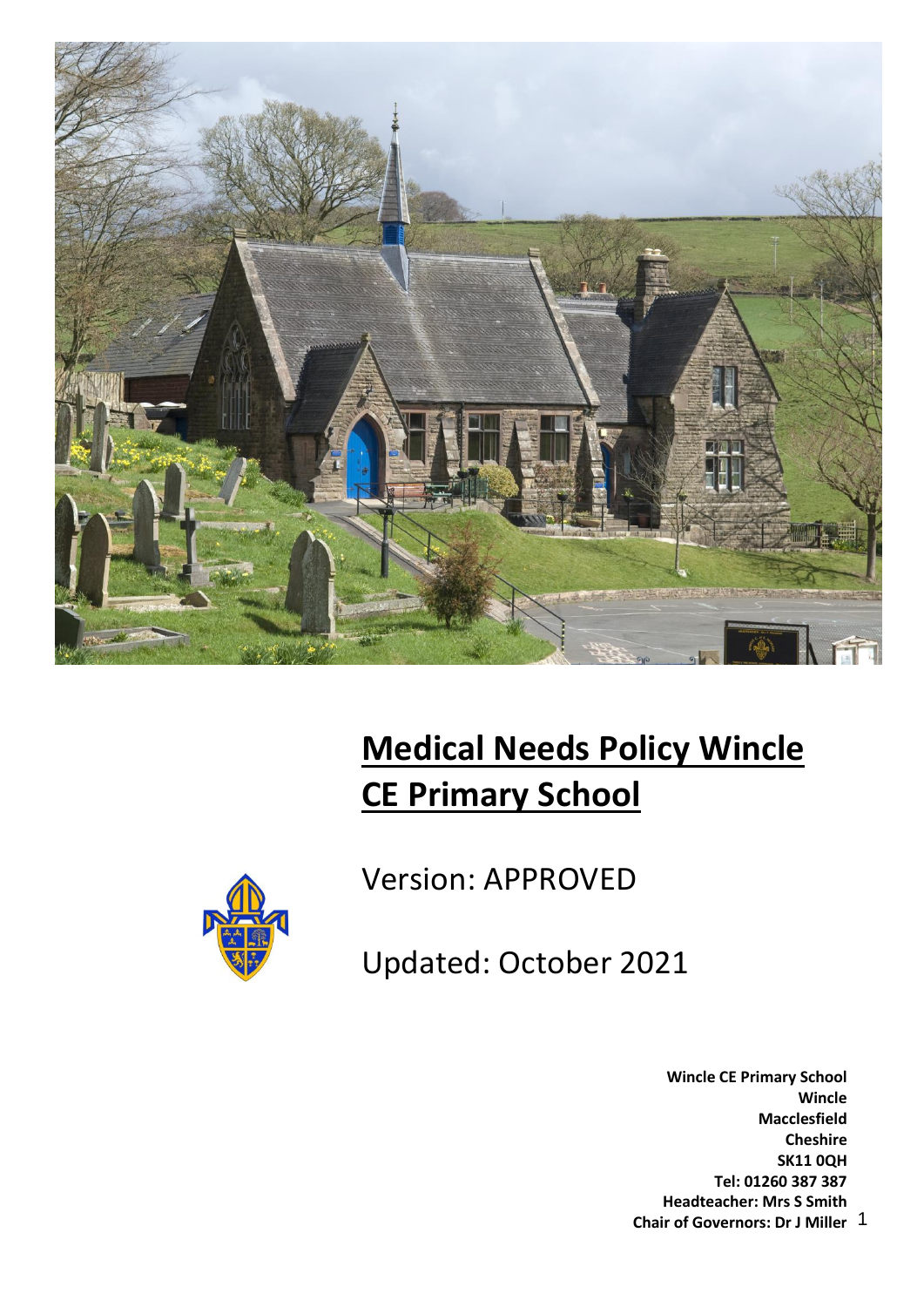| <b>Version control</b> |                                                                                                                                         |
|------------------------|-----------------------------------------------------------------------------------------------------------------------------------------|
| Date updated:          | <b>Brief summary of changes:</b>                                                                                                        |
| October 2021           | Addition of 'At Wincle, qualified pediatric first aiders are responsible for the completion<br>of individual health care plans.' Page 3 |

#### Our school's vision:

*Wincle School creates an enriching and outstanding rural education, nurturing the whole individual: body, mind and soul, inspiring rounded, happy, courageous children who exhibit a passion for learning, a confident faith, a loving concern for community and an inclusive respect for all.*

We believe that all pupils are deserving of an education and that it is our job to overcome any barriers to this. We will work with external professionals to nurture and support pupils and ensure that they can attend school due to any medical needs. Families will also be supported as we believe they play an important role in supporting their child's education.

We encourage our pupils to 'Shine like Stars' (Philippians 2:15) and to do this run with the following acronym:

| No act of kindness, no matter how small, is ever wasted." Aesop<br>57<br>We would like our pupils to have the confidence to know that they can make a difference: have hope for the<br>Service<br>future.<br>We encourage our pupils to challenge injustice and inequality<br>Our principles are founded on the truth that we are loved by the Father, Saved by the Son and Sanctified by<br>the Holy Spirit.<br>We want to ignite passion and curiosity for learning, providing an exciting curriculum to inspire all learners to be<br>Theology<br>the best they can be.<br>We encourage our pupils to show integrity<br>We would like our pupils to have the courage to fight for what is important<br>*ੱ<br>☆<br>When things are challenging, we would like our pupils to display perseverance and not give up.<br>Attitude<br>Learn from yesterday, live for today, hope for tomorrow" Albert Einstein<br>We nurture the whole individual: body, mind and soul<br>We encourage the pupils to respect every living creature and show compassion.<br>We would like our children to treat other people as they would like to be treated following Jesus' example.<br>Relationships<br>Q<br>We are all unique<br>We help all children build trusting relationships $\sum$<br>Clothe yourselves with compassion, kindness, humility, gentleness and patience.' (Colossians 3:12)<br>"I am the Light of the world; he who follows Me will not walk in the darkness, but will have the Light of life."<br>Shine like<br>(John 8:12)<br>stars<br>We would like our pupils to shine in their behaviour, attitudes, relationships and learning. |  |  |  |  |  |  |  |
|--------------------------------------------------------------------------------------------------------------------------------------------------------------------------------------------------------------------------------------------------------------------------------------------------------------------------------------------------------------------------------------------------------------------------------------------------------------------------------------------------------------------------------------------------------------------------------------------------------------------------------------------------------------------------------------------------------------------------------------------------------------------------------------------------------------------------------------------------------------------------------------------------------------------------------------------------------------------------------------------------------------------------------------------------------------------------------------------------------------------------------------------------------------------------------------------------------------------------------------------------------------------------------------------------------------------------------------------------------------------------------------------------------------------------------------------------------------------------------------------------------------------------------------------------------------------------------------------------------------------------------------------|--|--|--|--|--|--|--|
|                                                                                                                                                                                                                                                                                                                                                                                                                                                                                                                                                                                                                                                                                                                                                                                                                                                                                                                                                                                                                                                                                                                                                                                                                                                                                                                                                                                                                                                                                                                                                                                                                                            |  |  |  |  |  |  |  |
|                                                                                                                                                                                                                                                                                                                                                                                                                                                                                                                                                                                                                                                                                                                                                                                                                                                                                                                                                                                                                                                                                                                                                                                                                                                                                                                                                                                                                                                                                                                                                                                                                                            |  |  |  |  |  |  |  |
|                                                                                                                                                                                                                                                                                                                                                                                                                                                                                                                                                                                                                                                                                                                                                                                                                                                                                                                                                                                                                                                                                                                                                                                                                                                                                                                                                                                                                                                                                                                                                                                                                                            |  |  |  |  |  |  |  |
|                                                                                                                                                                                                                                                                                                                                                                                                                                                                                                                                                                                                                                                                                                                                                                                                                                                                                                                                                                                                                                                                                                                                                                                                                                                                                                                                                                                                                                                                                                                                                                                                                                            |  |  |  |  |  |  |  |
|                                                                                                                                                                                                                                                                                                                                                                                                                                                                                                                                                                                                                                                                                                                                                                                                                                                                                                                                                                                                                                                                                                                                                                                                                                                                                                                                                                                                                                                                                                                                                                                                                                            |  |  |  |  |  |  |  |
|                                                                                                                                                                                                                                                                                                                                                                                                                                                                                                                                                                                                                                                                                                                                                                                                                                                                                                                                                                                                                                                                                                                                                                                                                                                                                                                                                                                                                                                                                                                                                                                                                                            |  |  |  |  |  |  |  |
|                                                                                                                                                                                                                                                                                                                                                                                                                                                                                                                                                                                                                                                                                                                                                                                                                                                                                                                                                                                                                                                                                                                                                                                                                                                                                                                                                                                                                                                                                                                                                                                                                                            |  |  |  |  |  |  |  |
|                                                                                                                                                                                                                                                                                                                                                                                                                                                                                                                                                                                                                                                                                                                                                                                                                                                                                                                                                                                                                                                                                                                                                                                                                                                                                                                                                                                                                                                                                                                                                                                                                                            |  |  |  |  |  |  |  |
|                                                                                                                                                                                                                                                                                                                                                                                                                                                                                                                                                                                                                                                                                                                                                                                                                                                                                                                                                                                                                                                                                                                                                                                                                                                                                                                                                                                                                                                                                                                                                                                                                                            |  |  |  |  |  |  |  |
|                                                                                                                                                                                                                                                                                                                                                                                                                                                                                                                                                                                                                                                                                                                                                                                                                                                                                                                                                                                                                                                                                                                                                                                                                                                                                                                                                                                                                                                                                                                                                                                                                                            |  |  |  |  |  |  |  |
|                                                                                                                                                                                                                                                                                                                                                                                                                                                                                                                                                                                                                                                                                                                                                                                                                                                                                                                                                                                                                                                                                                                                                                                                                                                                                                                                                                                                                                                                                                                                                                                                                                            |  |  |  |  |  |  |  |
|                                                                                                                                                                                                                                                                                                                                                                                                                                                                                                                                                                                                                                                                                                                                                                                                                                                                                                                                                                                                                                                                                                                                                                                                                                                                                                                                                                                                                                                                                                                                                                                                                                            |  |  |  |  |  |  |  |
|                                                                                                                                                                                                                                                                                                                                                                                                                                                                                                                                                                                                                                                                                                                                                                                                                                                                                                                                                                                                                                                                                                                                                                                                                                                                                                                                                                                                                                                                                                                                                                                                                                            |  |  |  |  |  |  |  |
|                                                                                                                                                                                                                                                                                                                                                                                                                                                                                                                                                                                                                                                                                                                                                                                                                                                                                                                                                                                                                                                                                                                                                                                                                                                                                                                                                                                                                                                                                                                                                                                                                                            |  |  |  |  |  |  |  |
|                                                                                                                                                                                                                                                                                                                                                                                                                                                                                                                                                                                                                                                                                                                                                                                                                                                                                                                                                                                                                                                                                                                                                                                                                                                                                                                                                                                                                                                                                                                                                                                                                                            |  |  |  |  |  |  |  |
|                                                                                                                                                                                                                                                                                                                                                                                                                                                                                                                                                                                                                                                                                                                                                                                                                                                                                                                                                                                                                                                                                                                                                                                                                                                                                                                                                                                                                                                                                                                                                                                                                                            |  |  |  |  |  |  |  |
|                                                                                                                                                                                                                                                                                                                                                                                                                                                                                                                                                                                                                                                                                                                                                                                                                                                                                                                                                                                                                                                                                                                                                                                                                                                                                                                                                                                                                                                                                                                                                                                                                                            |  |  |  |  |  |  |  |
|                                                                                                                                                                                                                                                                                                                                                                                                                                                                                                                                                                                                                                                                                                                                                                                                                                                                                                                                                                                                                                                                                                                                                                                                                                                                                                                                                                                                                                                                                                                                                                                                                                            |  |  |  |  |  |  |  |
|                                                                                                                                                                                                                                                                                                                                                                                                                                                                                                                                                                                                                                                                                                                                                                                                                                                                                                                                                                                                                                                                                                                                                                                                                                                                                                                                                                                                                                                                                                                                                                                                                                            |  |  |  |  |  |  |  |
|                                                                                                                                                                                                                                                                                                                                                                                                                                                                                                                                                                                                                                                                                                                                                                                                                                                                                                                                                                                                                                                                                                                                                                                                                                                                                                                                                                                                                                                                                                                                                                                                                                            |  |  |  |  |  |  |  |
|                                                                                                                                                                                                                                                                                                                                                                                                                                                                                                                                                                                                                                                                                                                                                                                                                                                                                                                                                                                                                                                                                                                                                                                                                                                                                                                                                                                                                                                                                                                                                                                                                                            |  |  |  |  |  |  |  |

This policy should be read in conjunction with the First Aid Policy, Educational Visits Policy, and Health & Safety Policy. Where pupils with medical conditions are also disabled or have Special Educational Needs then this policy should also be read in conjunction with the Special Educational Needs policy.

#### **Introduction**

Most young people will at some time have short-term medical needs. Some young people will also have longer term medical needs, such as such as those with epilepsy, severe allergies, diabetes or asthma, and may require medicines on a long-term basis.

Wincle School will ensure that pupils with medical conditions, both physical and mental health, are properly supported in school so that they can play a full and active role in school life, having full access to education, including school trips, residential activities and physical education. Reasonable adjustments will be made to support activities wherever possible.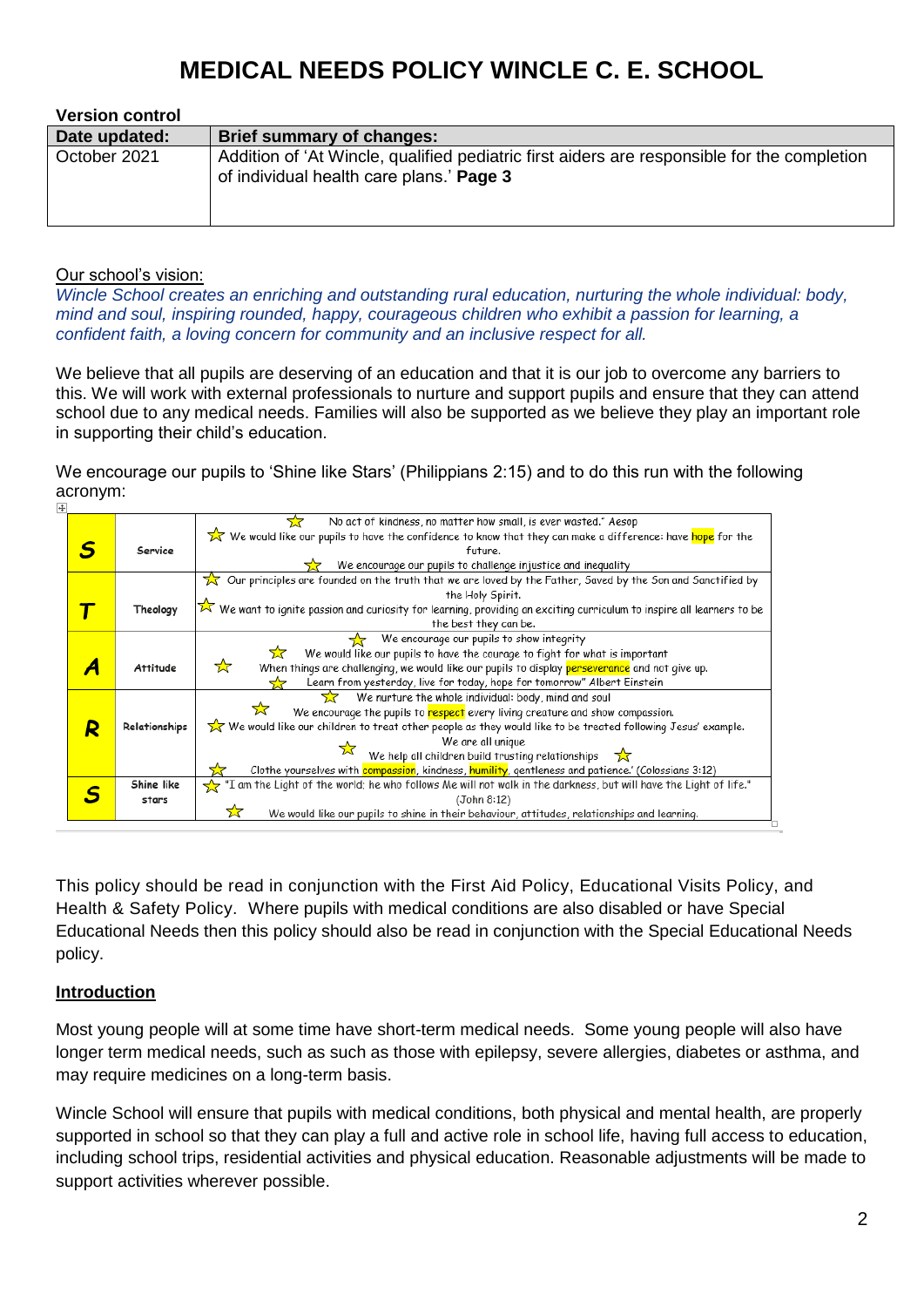The Head Teacher has overall responsibility for making arrangements to effectively support young people with medical conditions, but may delegate this responsibility to other, named, members of staff.

#### **Principles**

#### **Admission**

Pupils with medical conditions are entitled to a full education and have the same rights of admission to school as other pupil. This means that no pupil with a medical condition will be denied admission or prevented from taking up a place in school because arrangements have not been made.

However, in line with their safeguarding duty, the Governing Body will ensure that the pupil's health or that of others, is not put at unnecessary risk from, for example, infectious diseases. They therefore do not have to accept a pupil in school at times where it would be detrimental to the health of that pupil or others.

#### **Working with parents**

At Wincle, we work together with parents in order to meet all pupils' needs. Parents are usually the first source of information regarding their child's health. We recognise that sending a child with medical needs to school can be a worrying experience. It is important that parents feel confident that the school can meet the needs of their child and that the child feels safe.

For some children, such as those with severe allergies, their Doctor or allergy nurse usually provides school with a care plan. Where a pupil has a long term or serious condition, parents will be invited to a meeting to discuss this with school staff and any relevant professionals such as; school nurse, diabetic nurse, continence nurse. At this meeting, we may write an Individual Health Care Plan (IHCP), a sample can be found in the appendices of this document.

#### **Working with pupils**

Pupils will be involved in discussions around their needs and will be encouraged to help with writing their own IHCP as soon as this is appropriate. This will depend on their understanding of their condition and their ability and maturity to make decisions. If they are deemed competent, pupils will be encouraged to take responsibility for their own health and medication with support available if needed. The level of independence will be based on the competence of the individual child. Our younger children often require more support and so we work towards children taking full responsibility for their own needs as they get older and in preparation for High School.

The level of independence and support agreed on will be recorded on the ICHP.

#### **Practice**

#### *Individual Health Care Plans*

The Head Teacher has overall responsibility for the development of Individual Health Care Plans (IHCPs) but may delegate this responsibility to another, named, member of staff. At Wincle, qualified pediatric first aiders are responsible for the completion of individual health care plans. The process for development of IHCP is outlined in *Appendix 1* and see *Appendix 2* for template.

Individual Health Care Plans (IHCP's) detail the child's diagnosis, medical needs, medication and what to do in an emergency. They are useful for sharing information and having an agreed plan of action/treatment. The amount of information on the IHCP will depend upon the complexity of the pupil's needs and the level of support needed.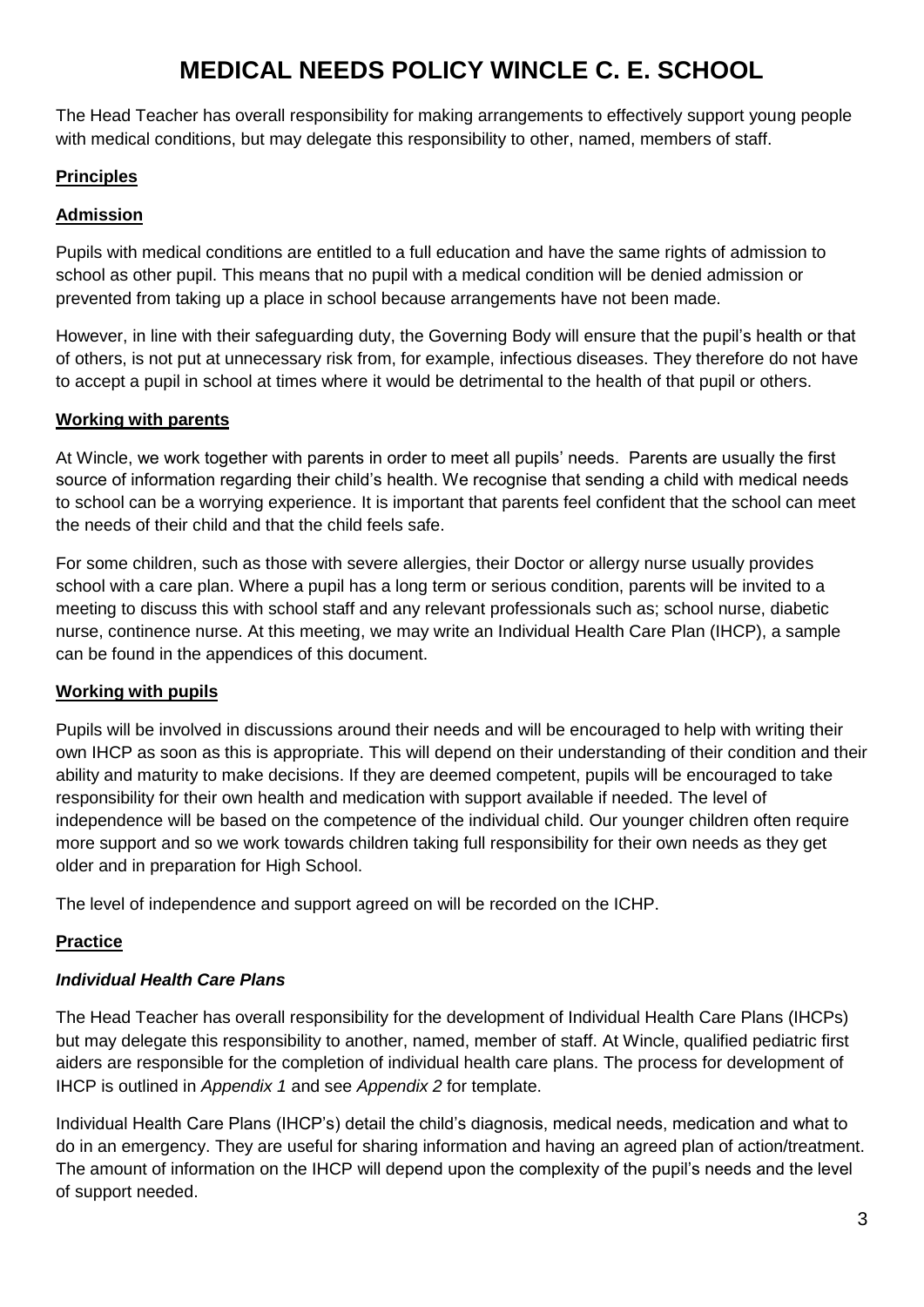For pupils with some conditions, the IHCP is written by a medical professional and sent into school. The school, in consultation with parents, may then add further information which will usually be the practical arrangements such as where medication is to be kept, named members of staff etc.

Not all pupils with medical needs will need an IHCP; the school, healthcare professionals and parents should agree whether one is needed. If an agreement is not reached then the Head Teacher is best placed to make the final decision. If an IHCP is written, then this will be shared with all members of staff who work with the pupil. Information will be confidential. The First Aid Lead will retain master copies of IHCPs in the First Aid room..

Where a pupil has medical needs, but an IHCP is not required, these details are kept in the First Aid file in the pupil's classroom.

#### **Plans will be reviewed annually as a minimum but will be reviewed more often if needs change.**

#### **Information Sharing**

The Head Teacher, SENCO and Class Teachers will ensure that all adults working in school are aware of a pupil's medical conditions. Individual Health Care Plans are shared with all staff and are also kept with the pupil's medication so that they can be quickly accessed. Information and photos of pupils with medical conditions such as Asthma, Epilepsy, Heart Conditions and Allergies are on the wall in the First Aid room.

Updated or new information about a child's condition is shared at the weekly staff briefing, and the IHCP and information in the First Aid file are also amended.

#### **Support and training for medical conditions**

All school staff will be made aware of this policy and the reading of this policy will be part of the induction park for new staff members.

The Head Teacher will ensure that sufficient members of staff are suitably trained to meet each pupil's medical needs. There will be several members of staff aware of and trained in the pupil's needs so that if one member of staff is absent someone else can take responsibility.

Any member of staff can be asked to support a pupil with their medical needs. However, because administering medication is not part of the Teachers Professional Duties, it is up to individual teachers to volunteer to administer medication. Sometimes a different member of staff will take on this responsibility. This may be the Head, Special Educational Needs Coordinator (SENCO), a member of the office staff or a Teaching Assistant.

All members of staff working with a pupil with medical needs will know how to respond in an emergency.

Wincle has several adults who have volunteered and been trained as first aiders. However, it is recognised that a First Aid Course is not sufficient to meet the needs of some of the conditions our pupils may have. Additional training is required to support conditions such as; Diabetes, Seizures, tube feeding or the use of oxygen. School staff must receive training from appropriate medical professionals and must be deemed competent before being allowed to carry out the procedure.

The Head Teacher is responsible for ensuring that members of staff have adequate training and insurance for carrying out medical procedures. Support from other medical professionals will be sought where required, to support staff and pupils.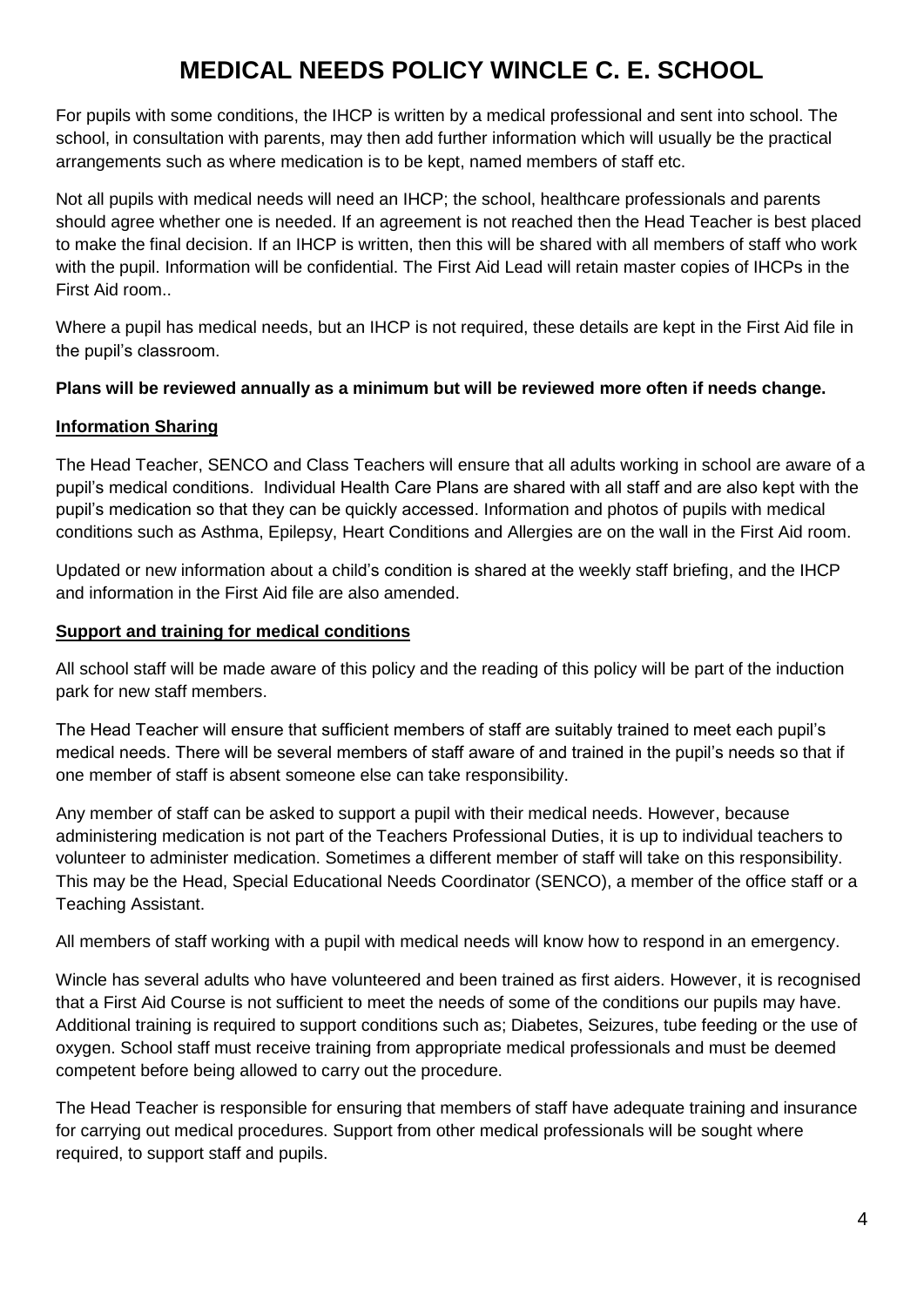At least two members of staff will be trained in each condition. Where possible, staff will receive such training before the pupil enters the school but if a pupil develops a new condition it may take time to organise this training and interim measures may be needed until training is completed. This will always be to ensure the safety of the pupil and will be decided on a case by case basis. School will endeavour to have arrangements in place within two weeks. Parents are asked to alert the school to medical conditions as soon as possible.

Short term supply staff and student teachers/teaching assistants are not routinely expected to administer medication; however, they can supervise a pupil taking inhalers for asthma. They will be informed of any medical conditions of pupils in the class they are covering and what to do in an emergency. Individual Health Care Plans or Pen Portraits will be available for Supply Teachers, Student Teachers or Student Teaching Assistants so that they are able to act in an emergency.

Other pupils in the school will know what to do in general terms in an emergency, such as informing a teacher immediately if they think help is needed.

#### **Administration of Medication**

- Medicines will only be administered at school when it would be detrimental to a child's health or their attendance at school not to do so. Where clinically possible, medicines should be prescribed in dose frequencies which enable them to be taken outside school hours
- Parents must give written consent for administration of medicines at school including the use of paracetamol and ibuprofen. *(Appendix 5)*. Parents will be informed of any medication given *(Appendix 4) and sign to acknowledge they have received the information.* Staff administering medicines will do so in accordance with the prescriber's instructions. If a young person suffers from frequent or acute pain, the parents will be encouraged to refer the matter to their GP. Medication, e.g. for pain relief, will never be administered without first checking maximum dosages and when the previous dose was taken.
- Records will be kept of all medication administered (*see Appendix 5*), and any side effects of the medication noted when administered at school should be recorded. Records offer protection to staff and children and provide evidence of agreed procedures being followed. The Governing Body (SEN governor) is responsible for checking that records are kept.
- Where possible the medicine, in the smallest amount, should be brought into school by the parent, or their nominee, and it should be delivered personally to the Head Teacher or their nominated member of staff. If a young person brings to school any medicine for which the Head Teacher has not received written notification, staff at school will not be responsible for that medicine.

#### **Storage of medicines**

- Schools will only accept medicines that are in-date, provided in the original container as dispensed by a pharmacist and include instructions for administration, dosage and storage. The exception to this is insulin which must still be in date, but will generally be available to schools inside an insulin pen or a pump, rather than in its original container.
- All medicines should be stored safely either in a locked cupboard or in a fridge which is located in the school's kitchen which children do not access. Medicines and devices such as asthma inhalers, blood glucose testing meters and adrenaline pens should be always readily available to children and not locked away. This is particularly important to consider when outside of school premises e.g.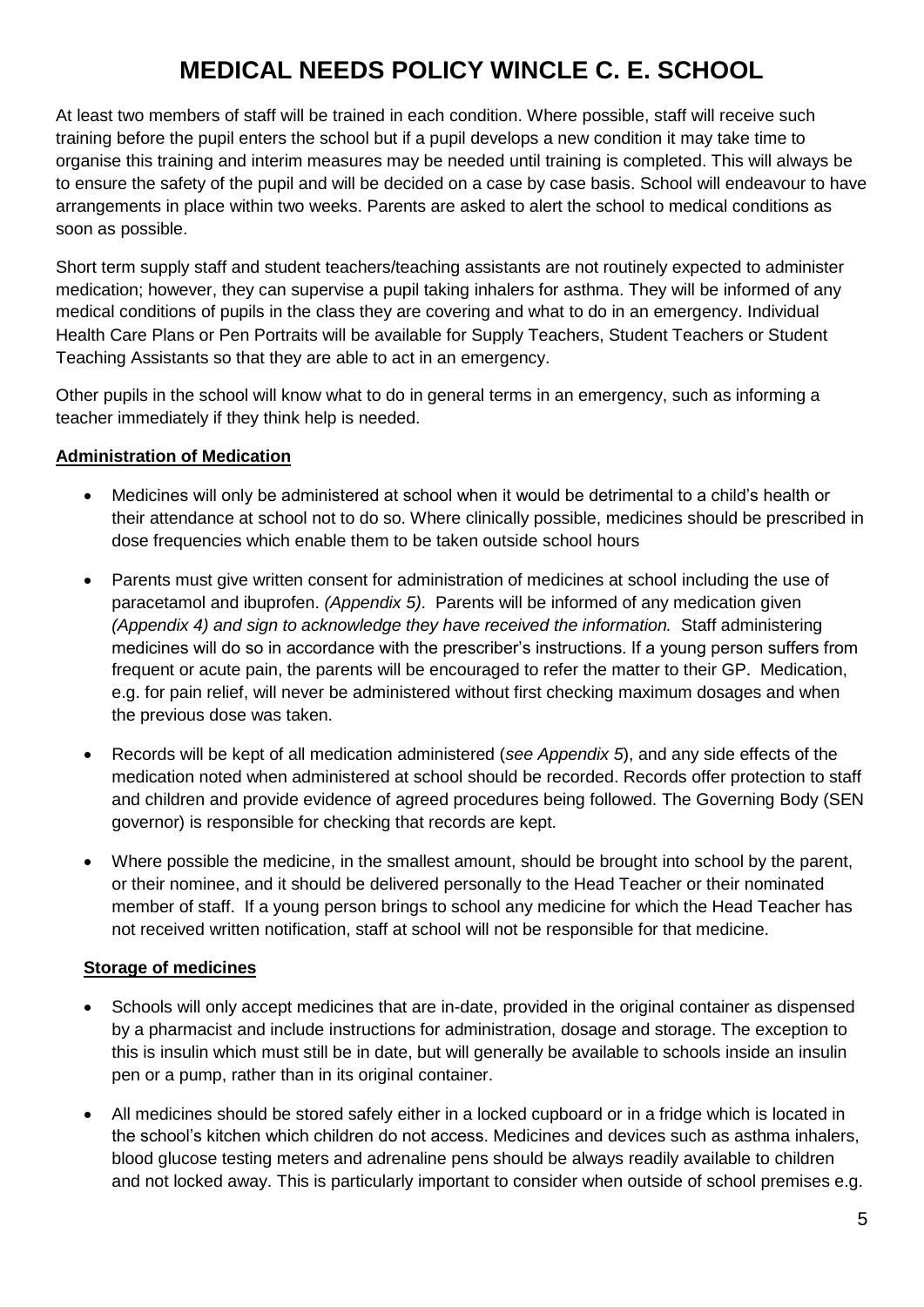on school trips. Other medicines should be locked away out of pupils' reach.

- A spare Asthma inhaler will be held which can be used by children diagnosed as asthmatic if they lose/forget their inhaler. Parents must give written permission for the inhaler to be used in an emergency.
- When no longer required, medicines will be returned to the parent to arrange for safe disposal. Sharps boxes will always be used for the disposal of needles and other sharps. (Children who need a sharps box are usually prescribed an extra one for school by their GP).
- Controlled drugs that have been prescribed for a pupil will be kept securely stored in a non-portable container, locked in the First Aid room, and only named staff will have access. Controlled drugs will be easily accessible in an emergency. A record will be kept of any doses used and the amount of the controlled drug held in school. School staff may administer a controlled drug to the child for whom it has been prescribed.

#### **Emergency Procedures**

All schools should have arrangements in place for dealing with emergency situations. This may be part of the school's First Aid procedures.

Individual Health Care Plans (IHCP's) should include instructions as what constitutes an emergency, how to manage a young person in the event of an emergency and identify who is the responsible member of staff. This should help everyone in school be clear of their role.

If a child becomes ill in the classroom, they will remain in the classroom under supervision. If no adult is available, another child will be sent to get an adult who can help. If a child needs to be taken to hospital, a member of staff will accompany them in the ambulance and stay with the child until the parent/carer arrives.

Governors have agreed that Piriton is to be stored in school in a locked cupboard in case of emergencies. It will only be used following the instruction from a health professional whilst the school awaits an ambulance.

#### **Educational Visits**

The Governing Body and Head Teacher (Educational Visits Co-ordinator) will endeavour to ensure that arrangements for trips include all pupils with medical needs. Pupils will be actively supported to take part in these activities.

The school will consider what reasonable adjustments can be made to enable young people with medical needs to participate fully and safely on visits. Risk assessments will cover arrangements for such young people.

Arrangements will be made to take any necessary medicines. Staff supervising excursions should always be aware of the medical needs and relevant emergency procedures. A copy of the individual's Health Care Plan will be available during the visit and will be carried by a member of staff for use in the event of an emergency.

If staff are concerned about whether they can provide for a young person's safety, or the safety of others, on a visit, they will seek parental views and medical advice from the school health service and/or the young person's GP, Specialist Nurse or Hospital Consultant.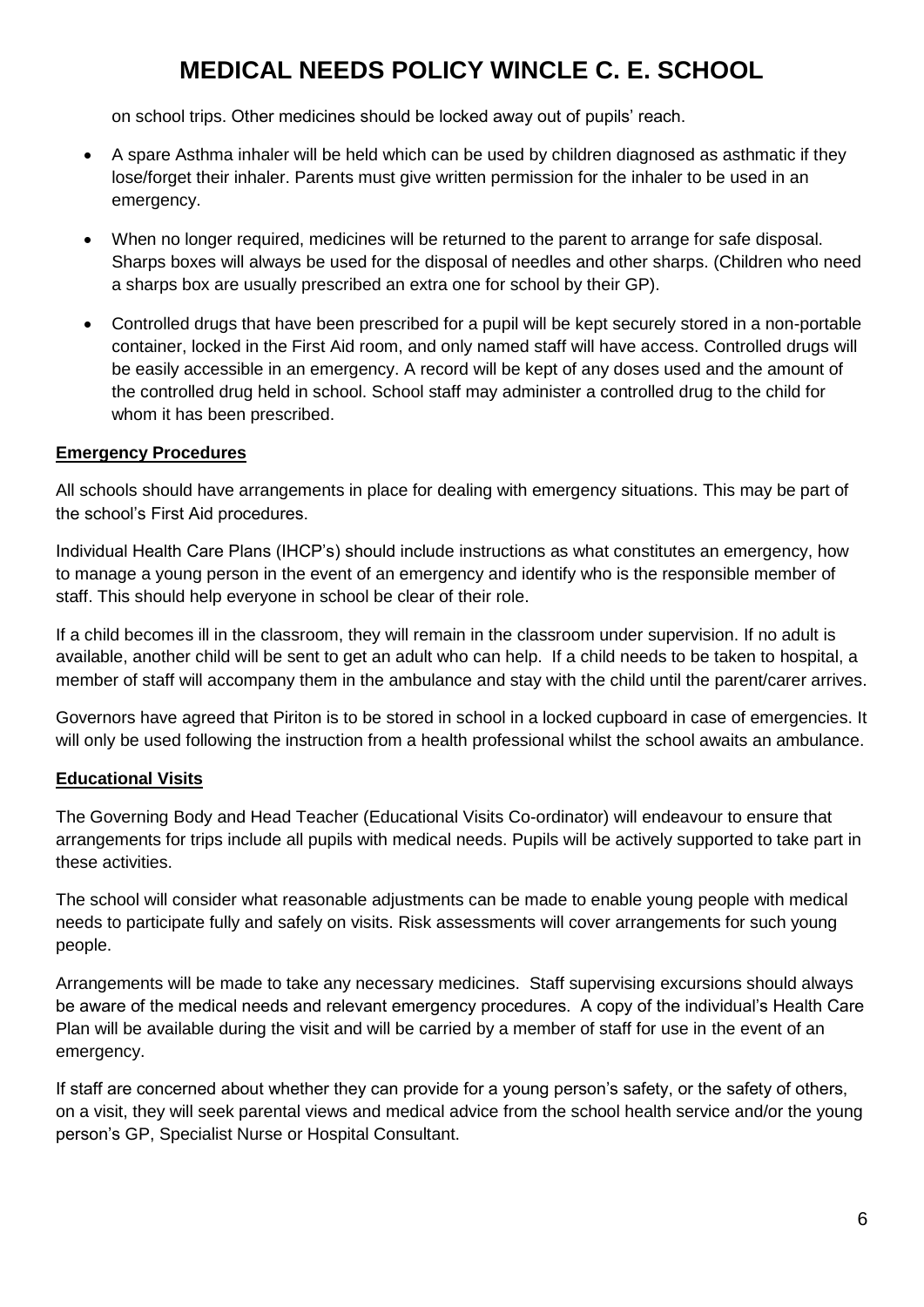#### **Complaints**

Should parents or pupils have any concerns about the support provided then they should discuss them directly with the school. If the issue is not resolved, a formal complaint may be made via the school's complaint procedure.

#### **Summary of Parental Responsibilities**

- To provide up to date contact information which can then be used if there is a query about the child's medication/condition or in the event of an emergency.
- To provide school staff (via First Aid lead) with written up-to-date and detailed information about their child's needs. Administrative staff will ask for the information to be checked at least annually at the start of each academic year. Parents must update school of any change, however small.
- To provide written confirmation or a care plan from a medical professional where the child's condition requires it. It will usually be written by the child's Doctor or Nurse.
- To provide medication and any necessary equipment such as nappies/wipes/needles/insulin/ epi-pens. Parents are also responsible for ensuring that all such equipment is kept stocked up and in date. Medication must be in the original container with the pharmacy label showing the dosage.
- Parents will be asked to work with school staff to plan for any trips/special events which may affect the pupil's medical condition. For example, Residential visits or swimming lessons.
- Parents are responsible for providing evidence of any hospital appointments or absences from school; this can be recorded on the register. School will accept appointment cards/letters. Alternatively, we ask that the medical professionals endorse the child's reading diary, recording the time and date of the appointment. If a child has absences which are directly related to their condition (Hospital appointments etc.) then they will not be penalized for these absences. They will be given an M on the register.
- Children should not take a full day off for medical appointments unless medical treatment requires it.

#### **Summary of School Responsibilities**

- Share information with all adults working with the pupil. Write and update Individual Health Care Plans (IHCP's) if this has not been done by a medical professional.
- Liaise with parents and medical professionals, arranging meetings where needed.
- Ensure that at least two staff are trained to provide any care needed, and ensure training is kept up to date.
- Arrange storage of medication/medical equipment.
- Keep records of all medication given to children.
- Risk assess any parts of the school day which may affect a child's medical needs.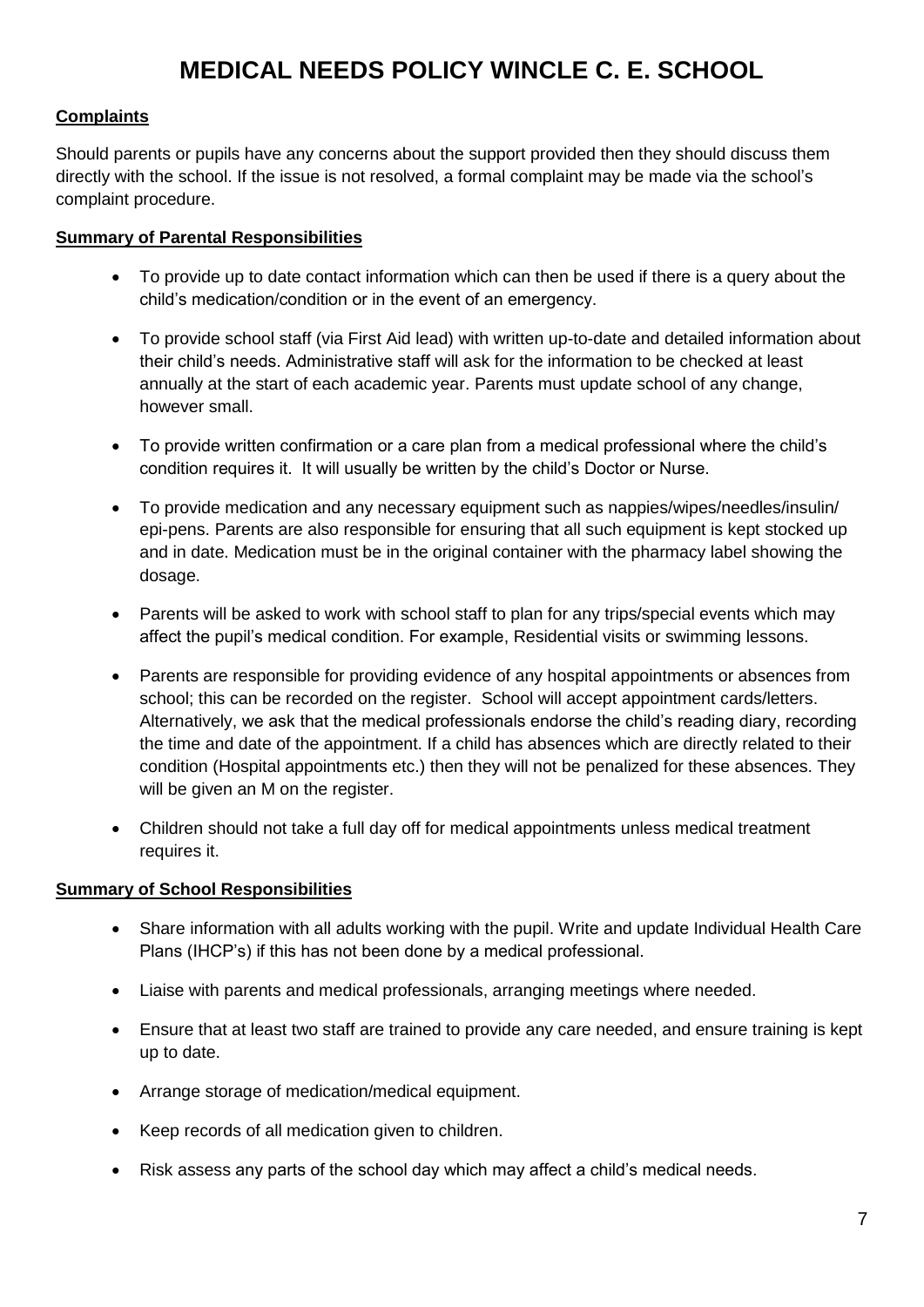• Risk assess visits or residential trips if they may affect medical needs. Arrange for reasonable adjustments to be made to the trip if possible.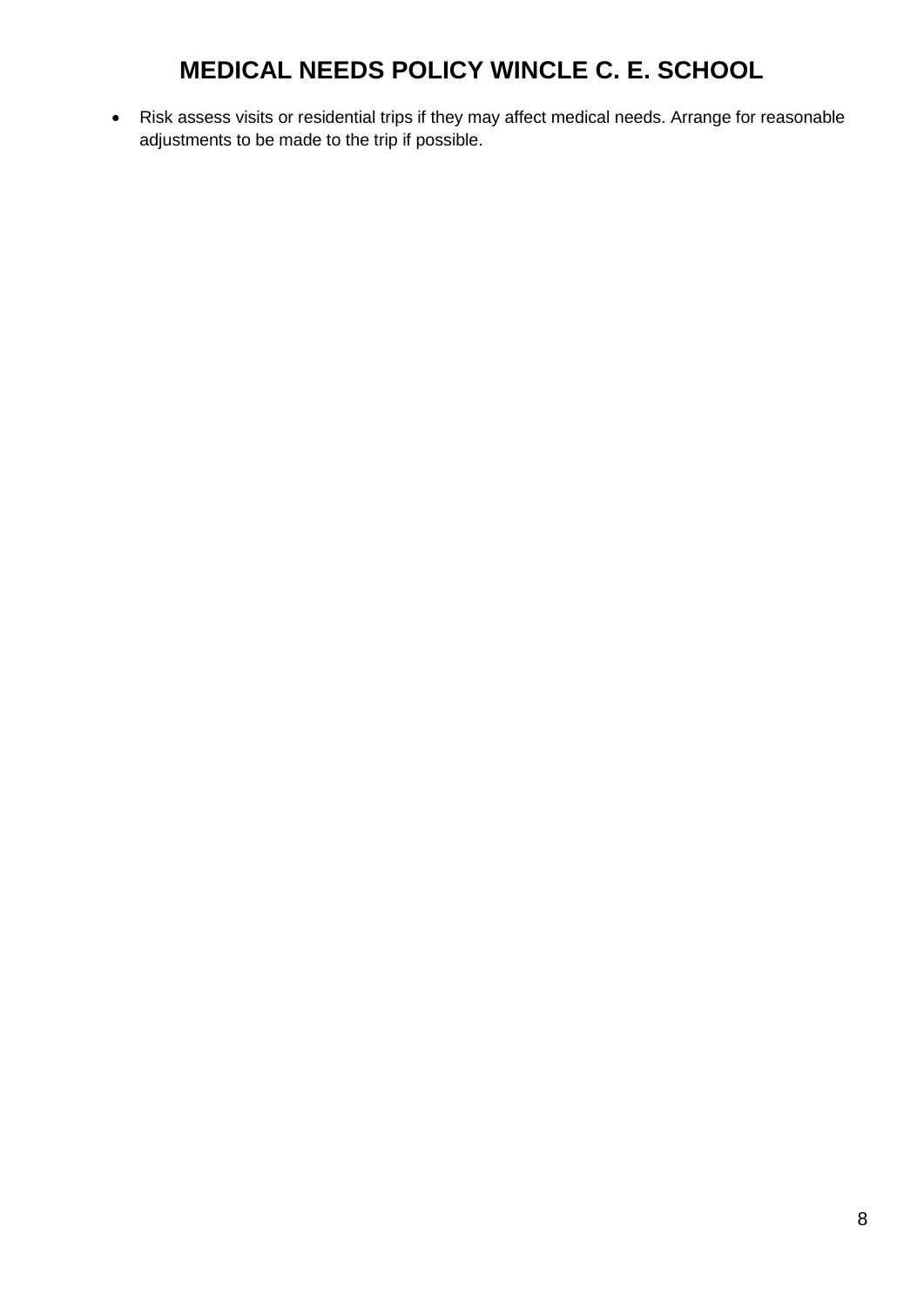#### *Appendix 1: Model process for developing individual healthcare plans*

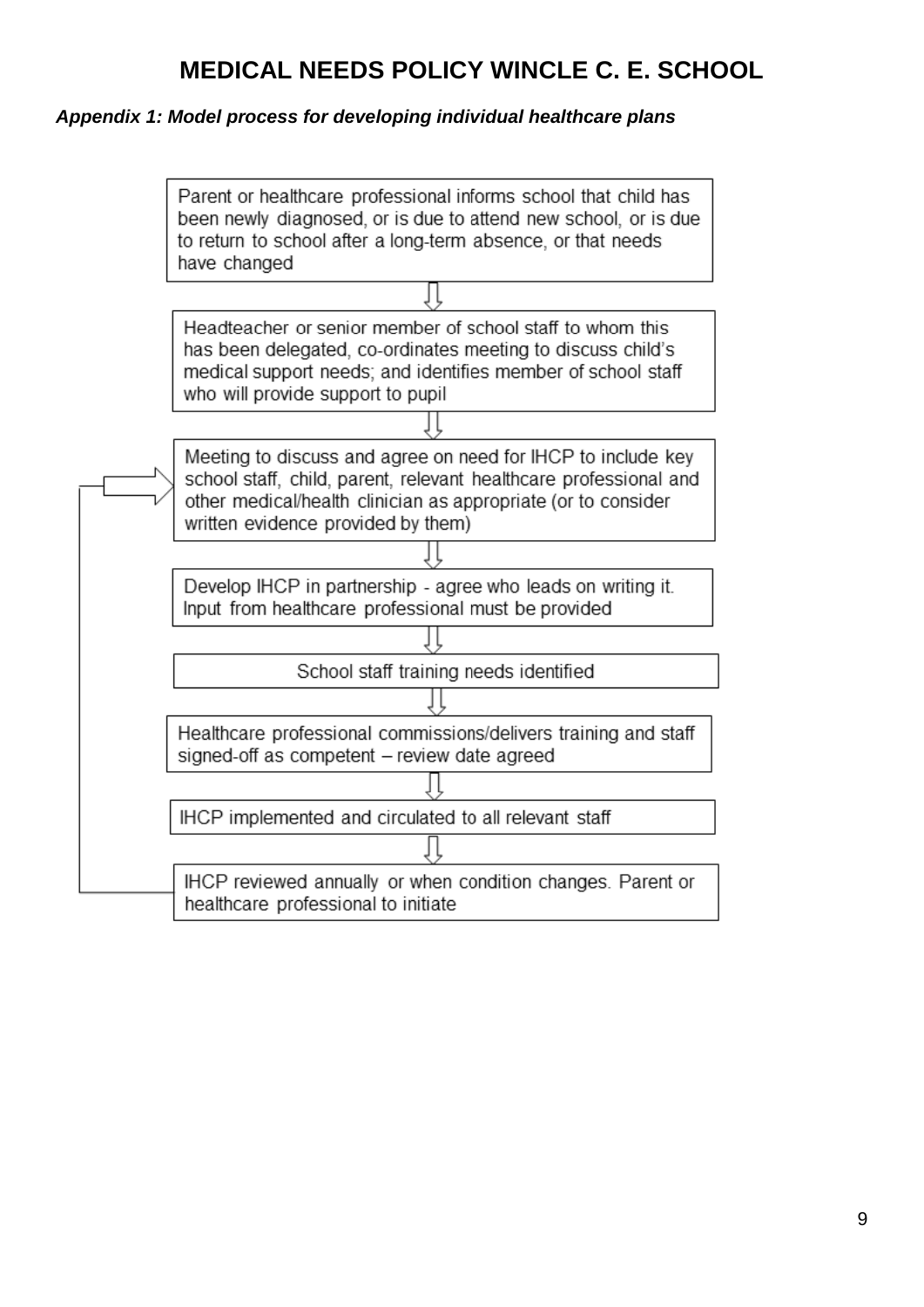#### **Appendix 2: individual healthcare plan for long term medical conditions (Eg. Asthma, Epilepsy, Heart Conditions, Diabetes and Allergies)**

| Child's name                      |           |
|-----------------------------------|-----------|
| Date of birth                     |           |
| Child's address                   |           |
|                                   |           |
|                                   |           |
|                                   |           |
| Medical diagnosis or condition    |           |
| Date                              |           |
| Review date                       | September |
| <b>Family Contact Information</b> |           |
| Name                              |           |
| Relationship to child             |           |

Address

| Phone no. (work)      |
|-----------------------|
| (home)                |
| (mobile)              |
| Name                  |
| Relationship to child |
| Address               |
|                       |

Phone no. (work)

(home)

(mobile)

## **Clinic/Hospital Contact**

Name Phone no. **G.P.** Name Phone no.

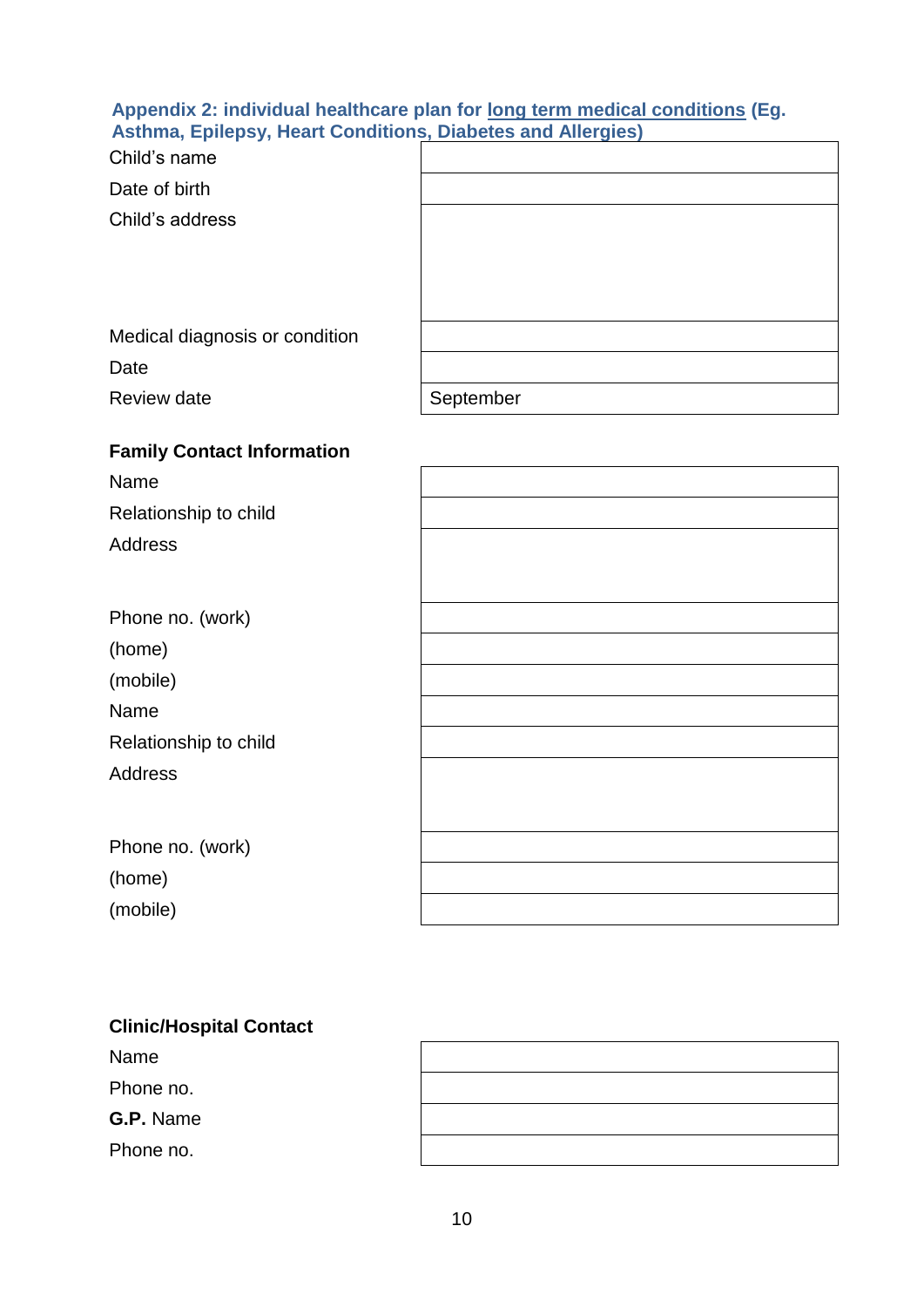Who is responsible for providing support in school

Staff paediatric first aiders.

Describe medical needs and give details of child's symptoms, triggers, signs, treatments, facilities, equipment or devices, environmental issues etc

Name of medication, dose, method of administration, when to be taken, side effects, contra-indications, administered by/self-administered with/without supervision

Daily care requirements

Specific support for the pupil's educational, social and emotional needs

Arrangements for school visits/trips etc

Other information

Emergency procedures: describe what constitutes an emergency, and the action to take if this occurs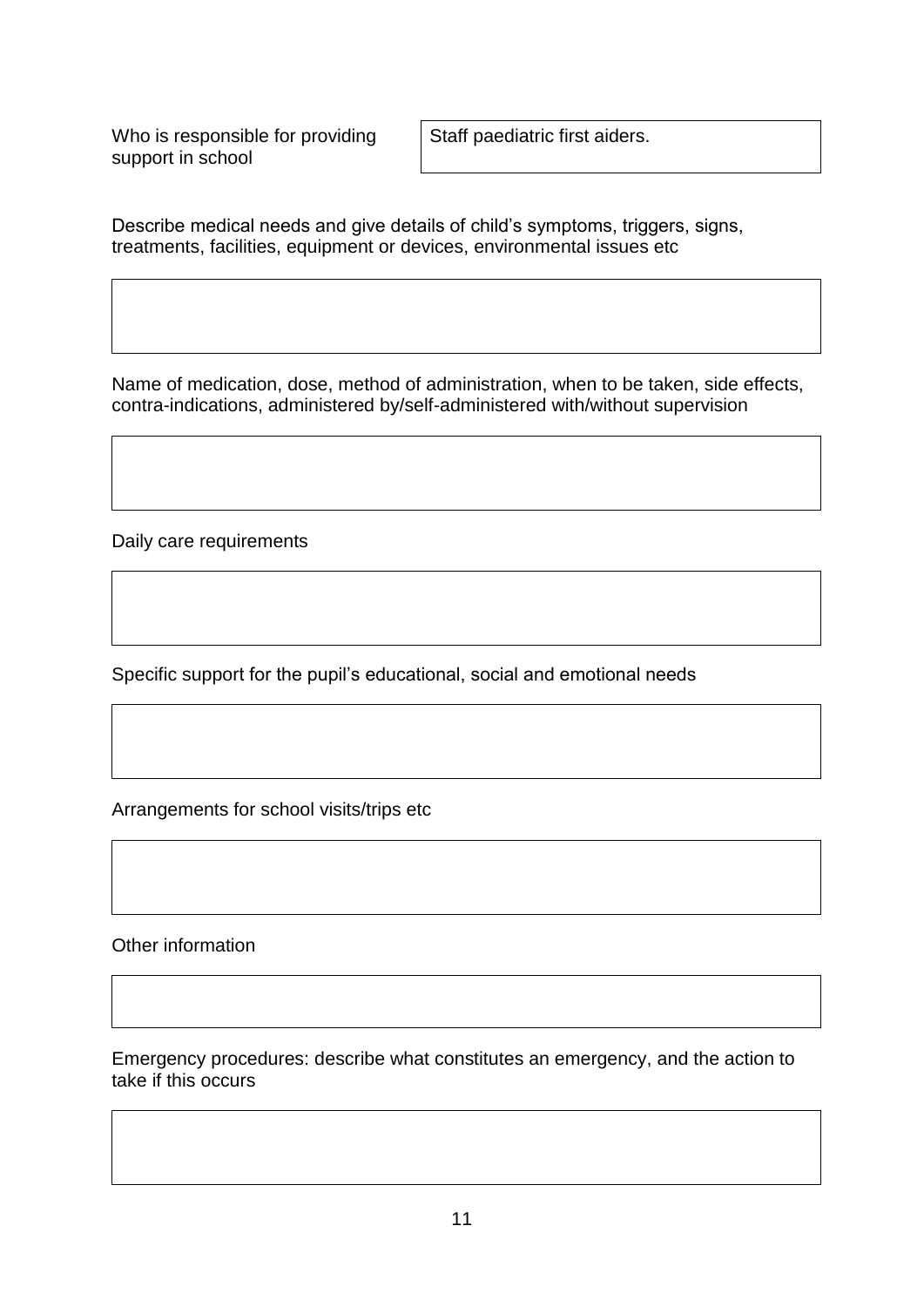Who is responsible in an emergency *(state if different for off-site activities)*

Plan developed with

Staff training needed/undertaken – who, what, when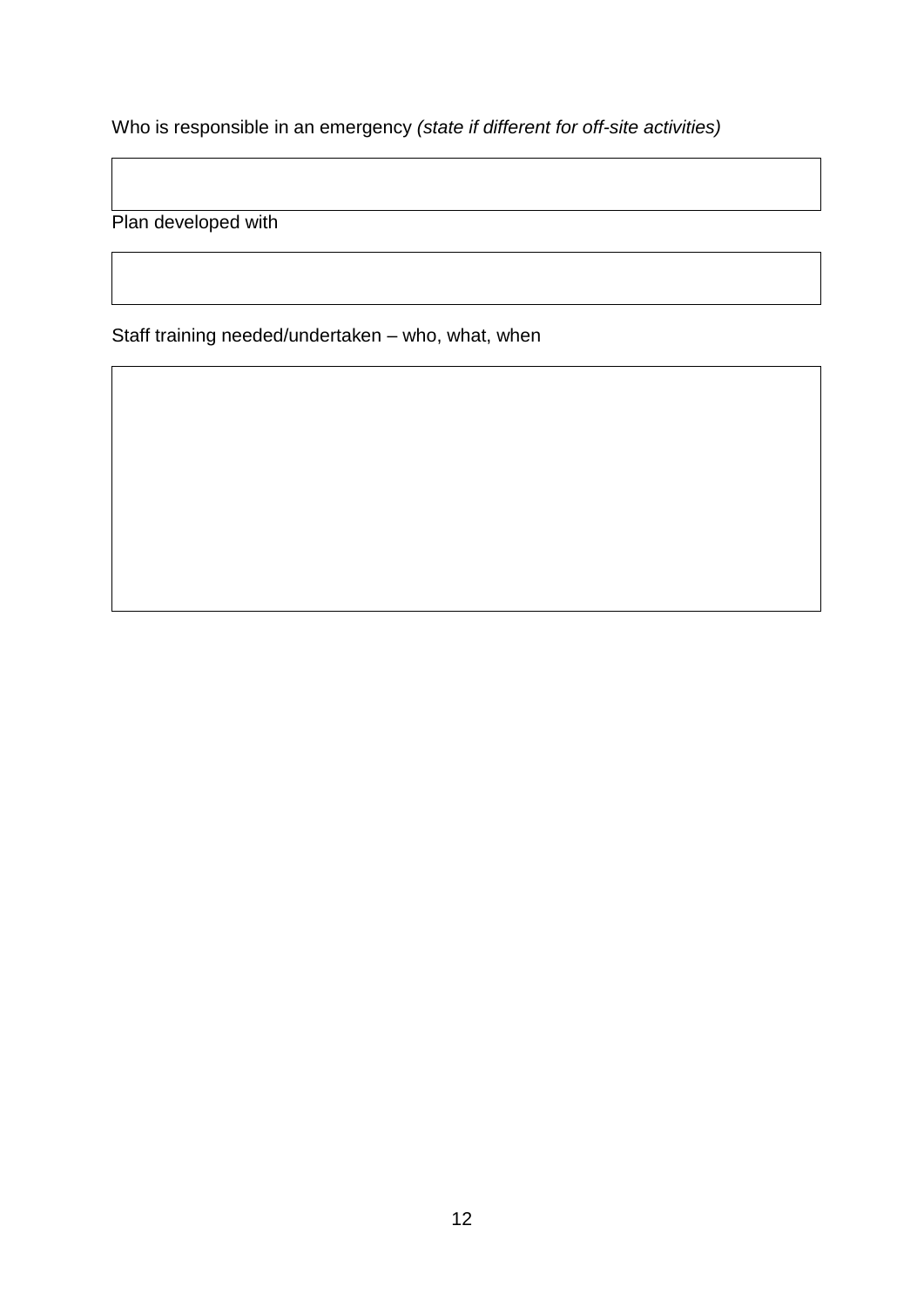#### **Appendix 3: parental agreement for setting to administer long term prescribed medication**

The school will not give your child medicine unless you complete and sign this form, and the school or setting has a policy that the staff can administer medicine.

| Medical condition or illness                                       |           |
|--------------------------------------------------------------------|-----------|
| Review date                                                        | September |
| Medicine in original container as<br>dispensed by the pharmacy     |           |
| Name of medicine<br>(as described on the container)                |           |
| Expiry date                                                        |           |
| Dosage and method                                                  |           |
| Timing                                                             |           |
| Special precautions/other<br>instructions                          |           |
| Are there any side effects that the<br>school needs to know about? |           |
| Self-administration $- y/n$                                        |           |
| Procedures to take in an emergency                                 |           |
|                                                                    |           |

#### **Family Contact Details**

Name

Name of child

Date of birth

Daytime telephone no.

Relationship to child

I understand that I must deliver the medicine personally to

|  | <u> 1989 - Andrea Andrew Maria (h. 1989).</u> |  |
|--|-----------------------------------------------|--|
|  |                                               |  |
|  |                                               |  |
|  |                                               |  |
|  |                                               |  |

Address See individual health care plan.

Staff paediatric first aider:

The above information is, to the best of my knowledge, accurate at the time of writing and I give consent to school staff administering medicine in accordance with the school policy. I will inform the school immediately, in writing, if there is any change in dosage or frequency of the medication or if the medicine is stopped.

Signature(s) \_\_\_\_\_\_\_\_\_\_\_\_\_\_\_\_\_ Date \_\_\_\_\_\_\_\_\_\_\_\_\_\_\_\_\_\_\_\_\_\_\_\_\_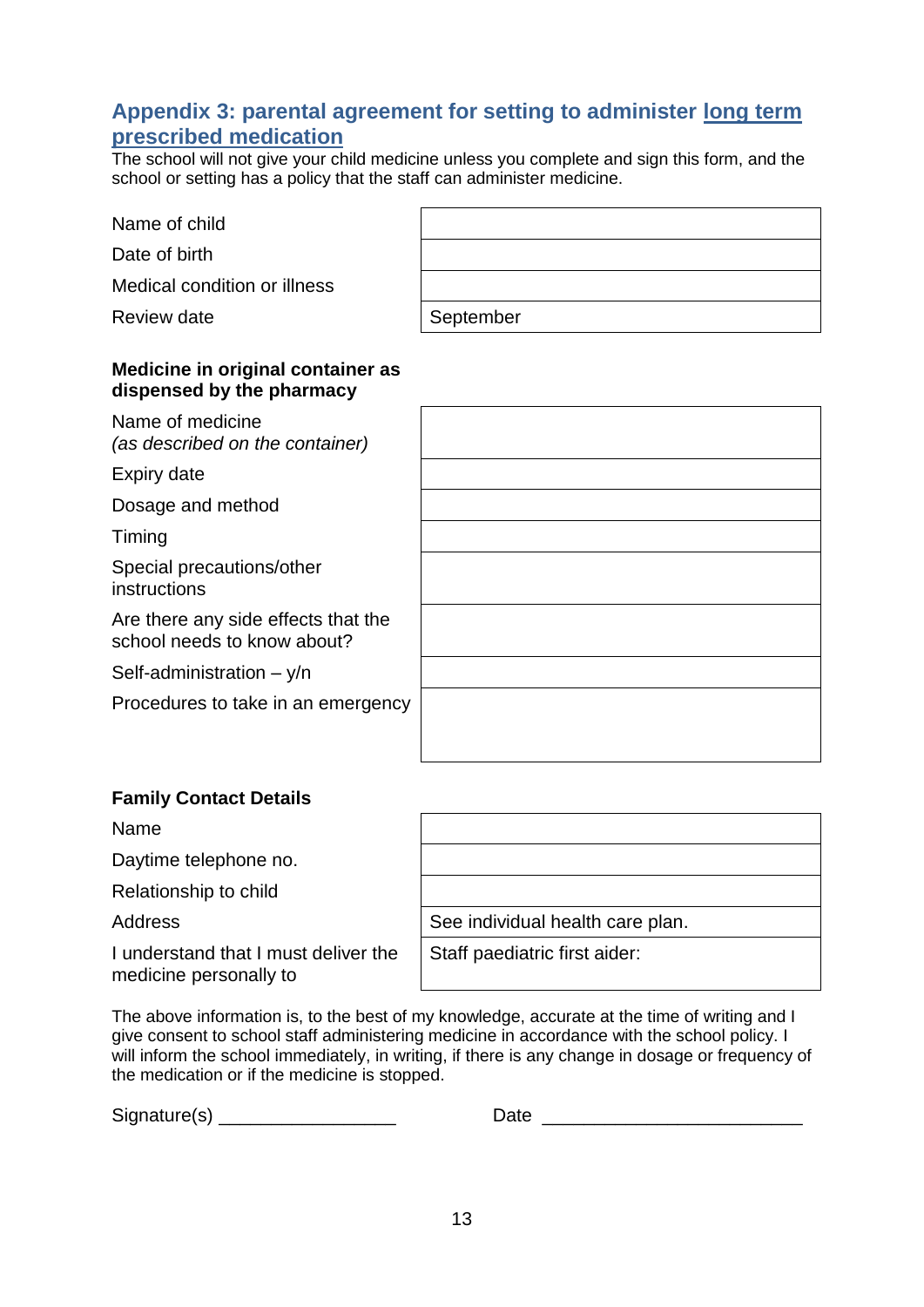#### **Appendix 4: record of medicine administered to an individual child (long term prescribed medication)**

| Name of child                  |  |  |  |
|--------------------------------|--|--|--|
| Name of medicine               |  |  |  |
| Expiry date                    |  |  |  |
| Dose and frequency of medicine |  |  |  |
|                                |  |  |  |
| Staff signature                |  |  |  |
|                                |  |  |  |
|                                |  |  |  |
|                                |  |  |  |
| Date                           |  |  |  |
| Time given                     |  |  |  |
| Dose given                     |  |  |  |
| Name of member of<br>staff     |  |  |  |
| <b>Staff initials</b>          |  |  |  |
| <b>Parent initials</b>         |  |  |  |
|                                |  |  |  |
| Date                           |  |  |  |
| Time given                     |  |  |  |
| Dose given                     |  |  |  |
| Name of member of<br>staff     |  |  |  |
| <b>Staff initials</b>          |  |  |  |
| <b>Parent initials</b>         |  |  |  |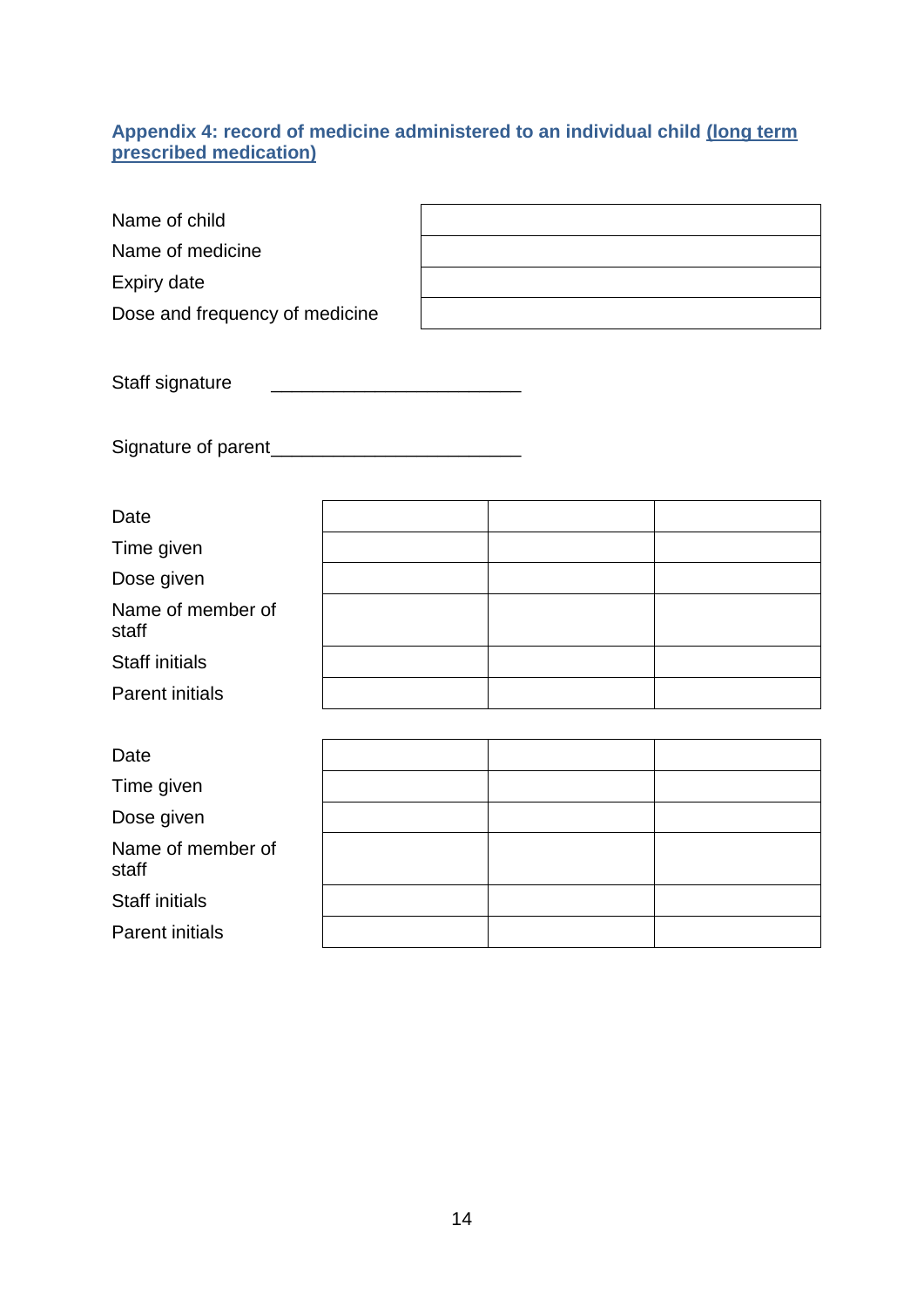#### **Name:**

| Date                   |  |  |
|------------------------|--|--|
| Time given             |  |  |
| Dose given             |  |  |
| Any reactions          |  |  |
| Member of staff        |  |  |
| <b>Staff initials</b>  |  |  |
| <b>Parent initials</b> |  |  |
|                        |  |  |
| Date                   |  |  |
| Time given             |  |  |
| Dose given             |  |  |
| Any reactions          |  |  |
| Member of staff        |  |  |
| <b>Staff initials</b>  |  |  |
| <b>Parent initials</b> |  |  |
|                        |  |  |
| Date                   |  |  |
| Time given             |  |  |
| Dose given             |  |  |
| Any reactions          |  |  |
| Member of staff        |  |  |
| Staff initials         |  |  |
| <b>Parent initials</b> |  |  |
|                        |  |  |
| Date                   |  |  |
| Time given             |  |  |
| Dose given             |  |  |
| Any reactions          |  |  |
| Member of staff        |  |  |
| Staff initials         |  |  |
| <b>Parent initials</b> |  |  |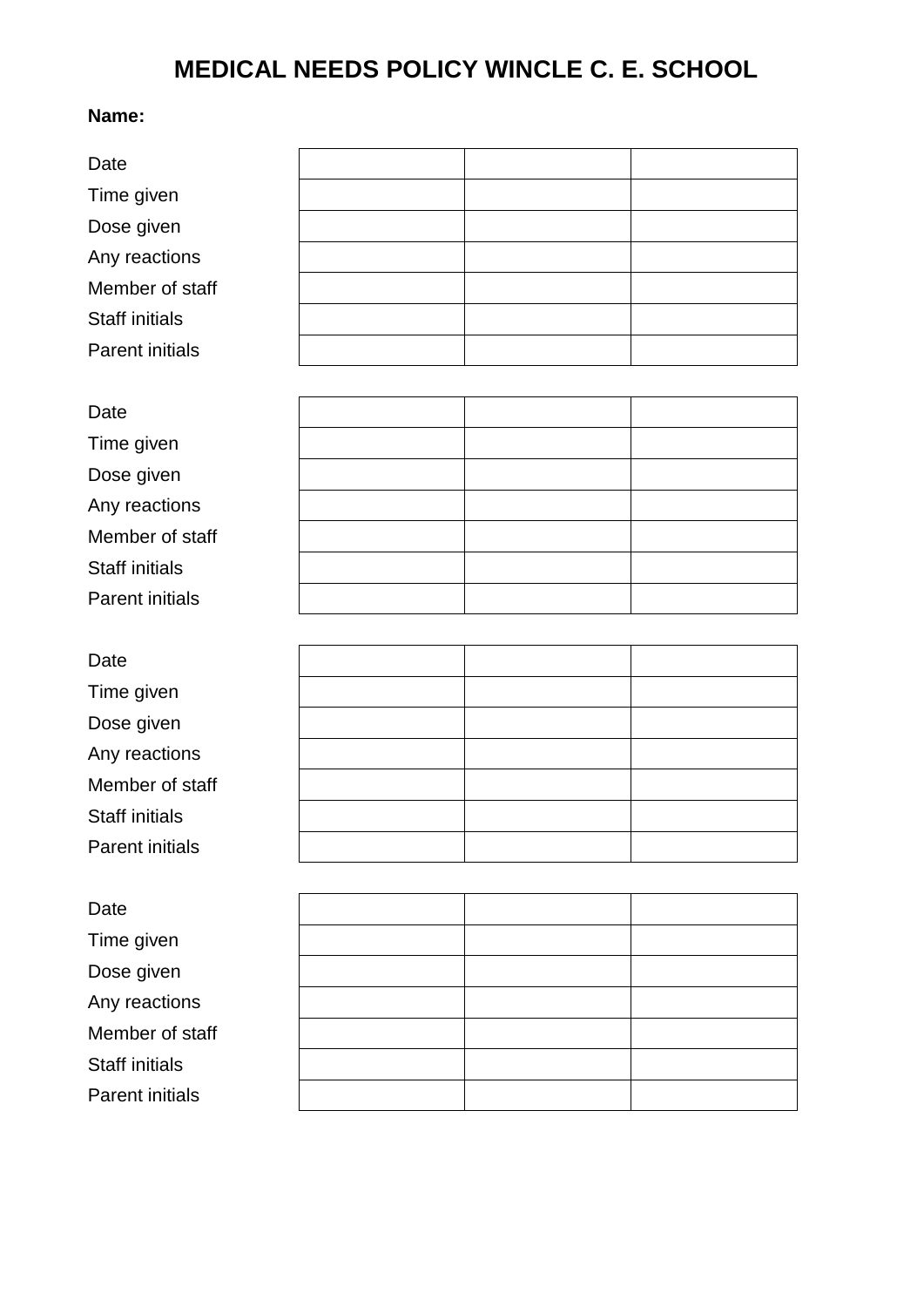### **Appendix 5: parental agreement and record of medicine administered to an individual child (short term prescribed medication) (Eg. Anti-biotics, inhalers for coughs and prescribed paracetamol)**

| Name of child                                                                      |  |
|------------------------------------------------------------------------------------|--|
| Date of birth                                                                      |  |
| <b>Medical condition</b>                                                           |  |
| Name of medicine<br>(as given on the <b>prescribed</b><br>container)               |  |
| <b>Expiry date</b>                                                                 |  |
| Dose                                                                               |  |
| Frequency/timing of dose                                                           |  |
| Special precautions/side effects/<br>other information<br>school should know about |  |
| Procedures to take in an emergency                                                 |  |

Name of parent \_\_\_\_\_\_\_\_\_\_\_\_\_\_\_\_\_\_\_\_\_\_\_\_\_\_\_

Up to date contact details held by school office? Y/N \_\_\_\_\_\_\_\_\_\_\_\_\_\_\_\_\_\_\_\_\_\_\_\_\_\_

Signature of parent **Exercise 20** 

Staff signature \_\_\_\_\_\_\_\_\_\_\_\_\_\_\_\_\_\_\_\_\_\_\_\_\_

| Date                   |  |  |
|------------------------|--|--|
| Time given             |  |  |
| Dose given             |  |  |
| Any reactions          |  |  |
| Member of staff        |  |  |
| <b>Staff initials</b>  |  |  |
| <b>Parent initials</b> |  |  |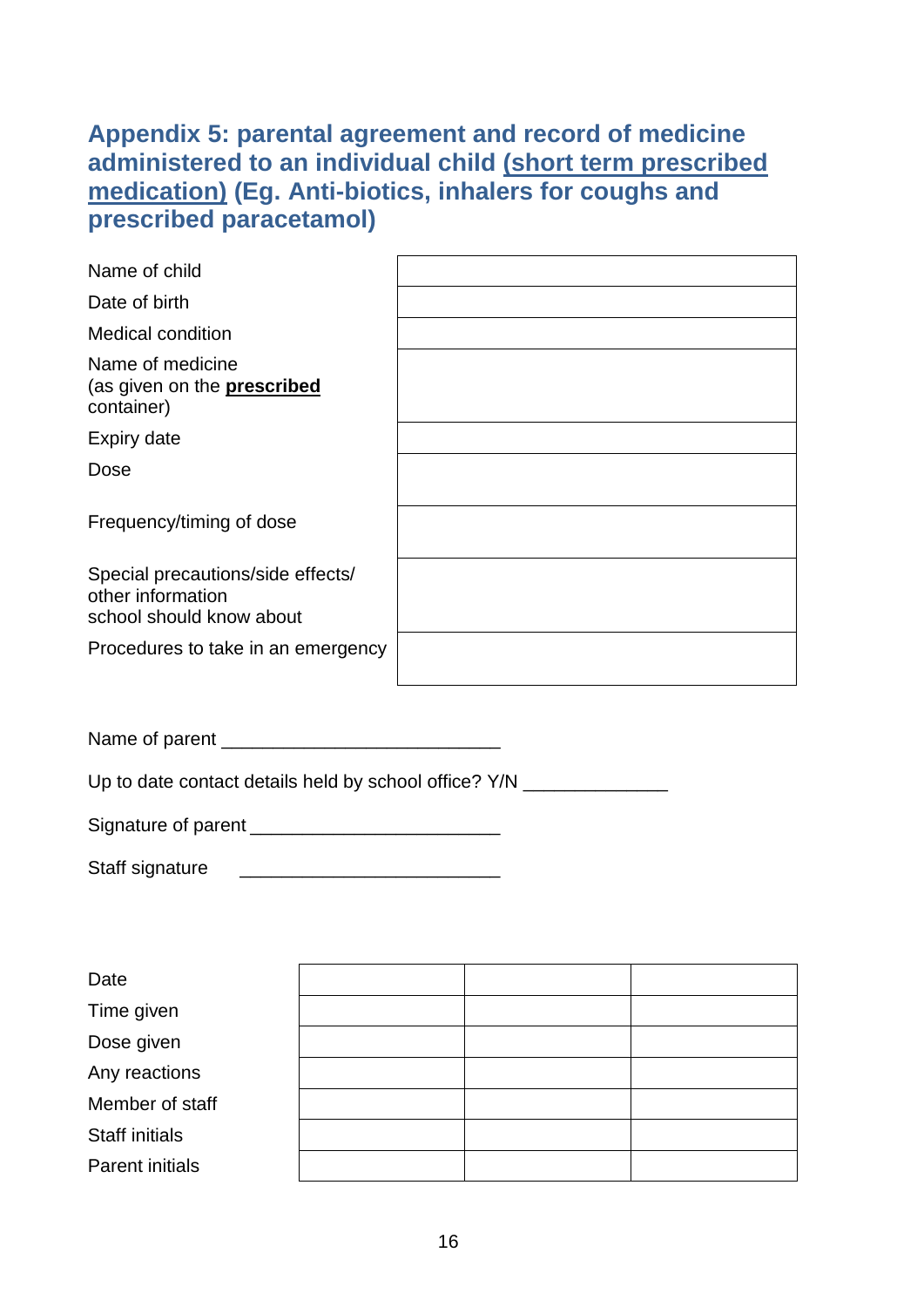| Date                   |  |  |
|------------------------|--|--|
| Time given             |  |  |
| Dose given             |  |  |
| Any reactions          |  |  |
| Member of staff        |  |  |
| <b>Staff initials</b>  |  |  |
| <b>Parent initials</b> |  |  |

| Date                   |  |  |
|------------------------|--|--|
| Time given             |  |  |
| Dose given             |  |  |
| Any reactions          |  |  |
| Member of staff        |  |  |
| <b>Staff initials</b>  |  |  |
| <b>Parent initials</b> |  |  |

| Date                   |  |  |
|------------------------|--|--|
| Time given             |  |  |
| Dose given             |  |  |
| Any reactions          |  |  |
| Member of staff        |  |  |
| <b>Staff initials</b>  |  |  |
| <b>Parent initials</b> |  |  |

| Date                   |  |  |
|------------------------|--|--|
| Time given             |  |  |
| Dose given             |  |  |
| Any reactions          |  |  |
| Member of staff        |  |  |
| <b>Staff initials</b>  |  |  |
| <b>Parent initials</b> |  |  |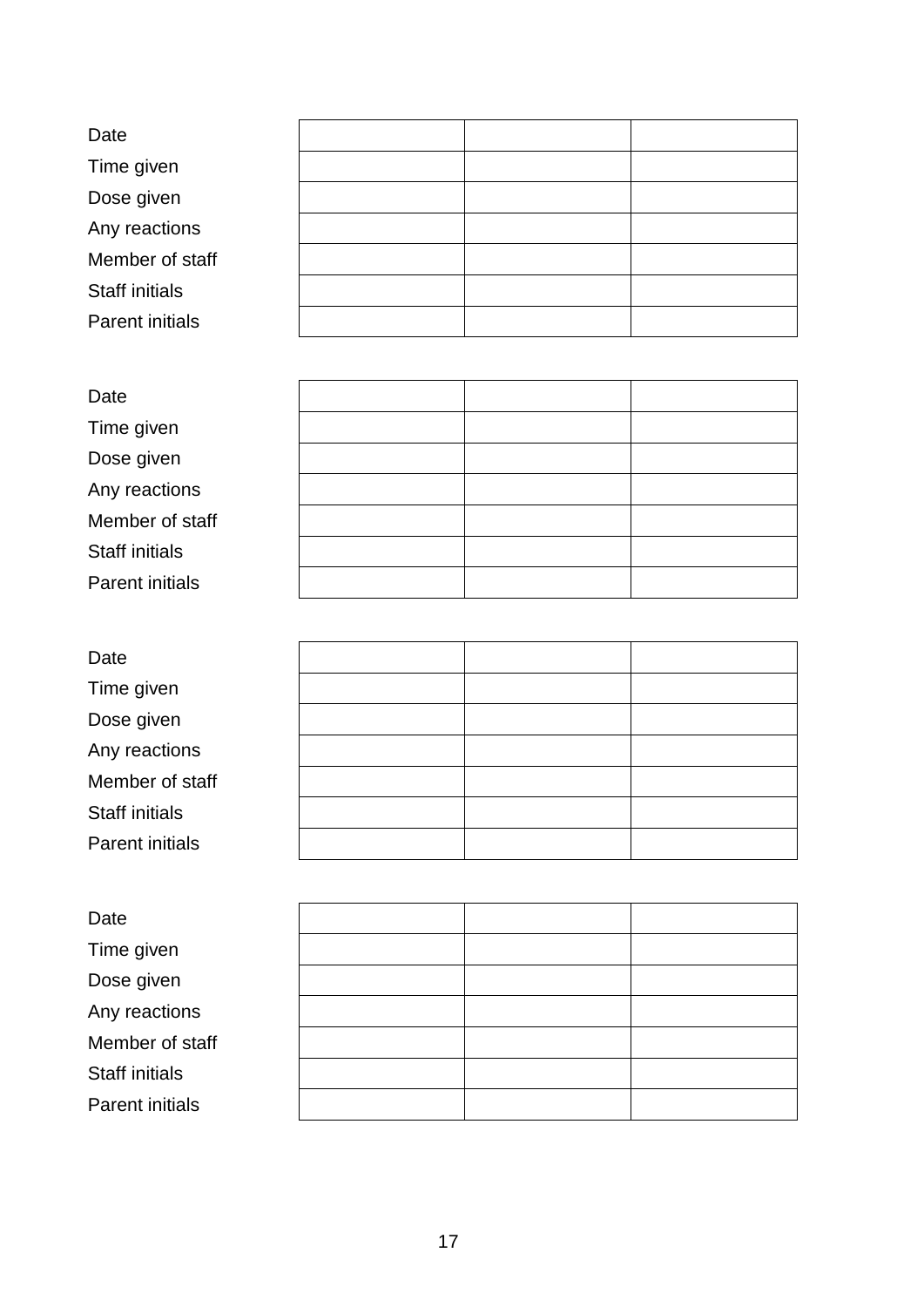#### **Appendix 6**

#### PARENTAL CONSENT FOR USE OF EMERGENCY SALBUTAMOL INHALER

#### **Child showing symptoms of asthma / having asthma attack**

1. I can confirm that my child has been diagnosed with asthma / has been prescribed an inhaler [delete as appropriate].

2. My child has a working, in-date inhaler, clearly labelled with their name on the original prescription label, which will be kept in school in the locked medical cabinet.

3. In the event of my child displaying symptoms of asthma, and if their inhaler is not available or is unusable, I consent for my child to receive salbutamol from an emergency inhaler held by the school for such emergencies.

| Name                                  |
|---------------------------------------|
| Child's name:                         |
| Class:                                |
| Parent's address and contact details: |
|                                       |
|                                       |
| Telephone:                            |
| E-mail:                               |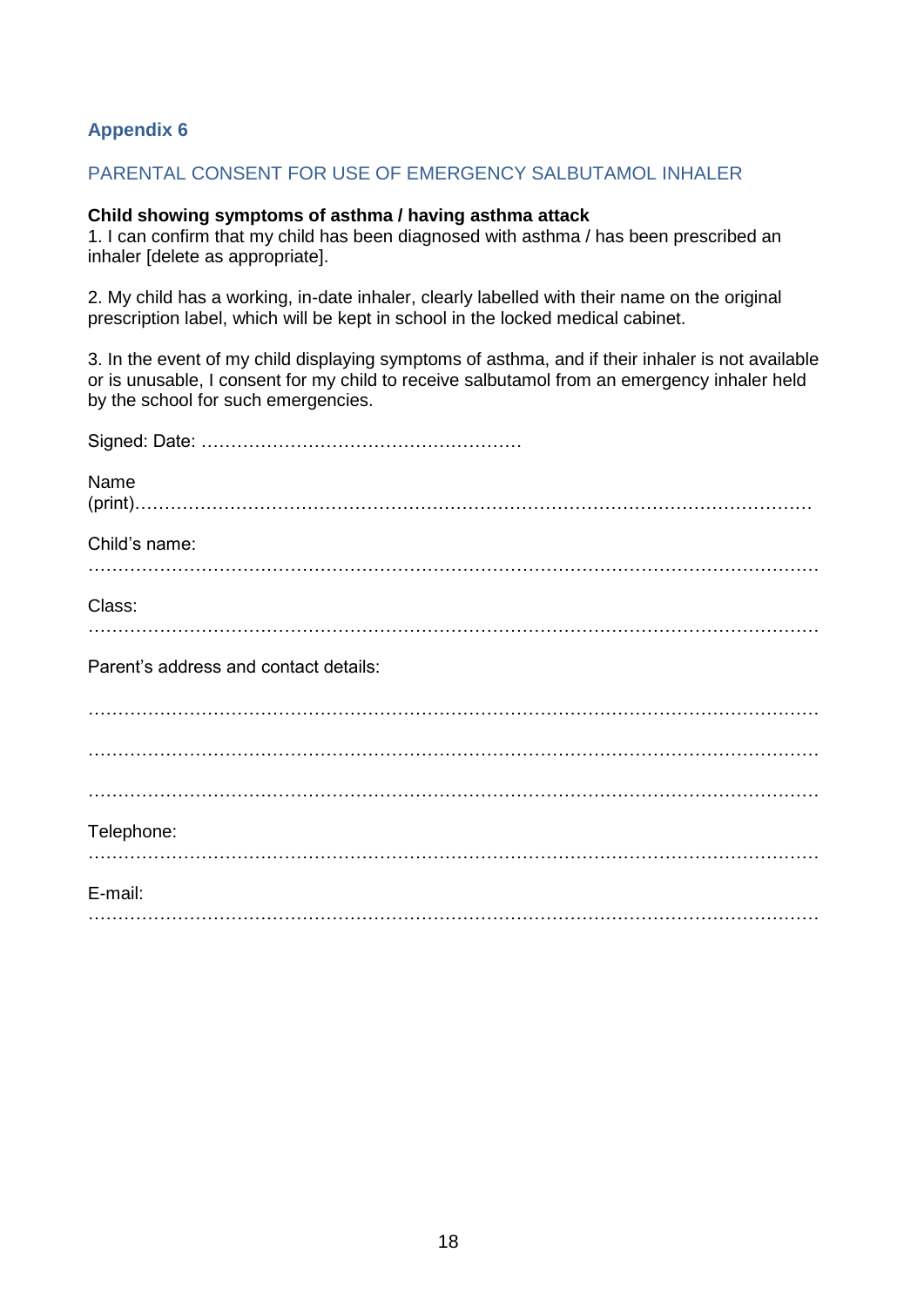#### **Appendix 7**

#### LETTER TO INFORM PARENTS OF EMERGENCY SALBUTAMOL INHALER USE

| Child's name: |  |
|---------------|--|
| Class:        |  |
|               |  |

Dear…………………………………………….,

This letter is to formally notify you that……………………………………….has had problems with his/her breathing today.

This happened when

…………………………………………………………………………………………

A member of staff helped them to use their asthma inhaler. They did not have their own asthma inhaler with them, so a member of staff helped them to use the emergency asthma inhaler containing salbutamol.

They were given ……… puffs.

Their own asthma inhaler was not working, so a member of staff helped them to use the emergency asthma inhaler containing salbutamol. They were given ……… puffs. . [*Delete as appropriate*]

Although they soon felt better, we would strongly advise that you have your seen by your own doctor as soon as possible.

Yours sincerely,